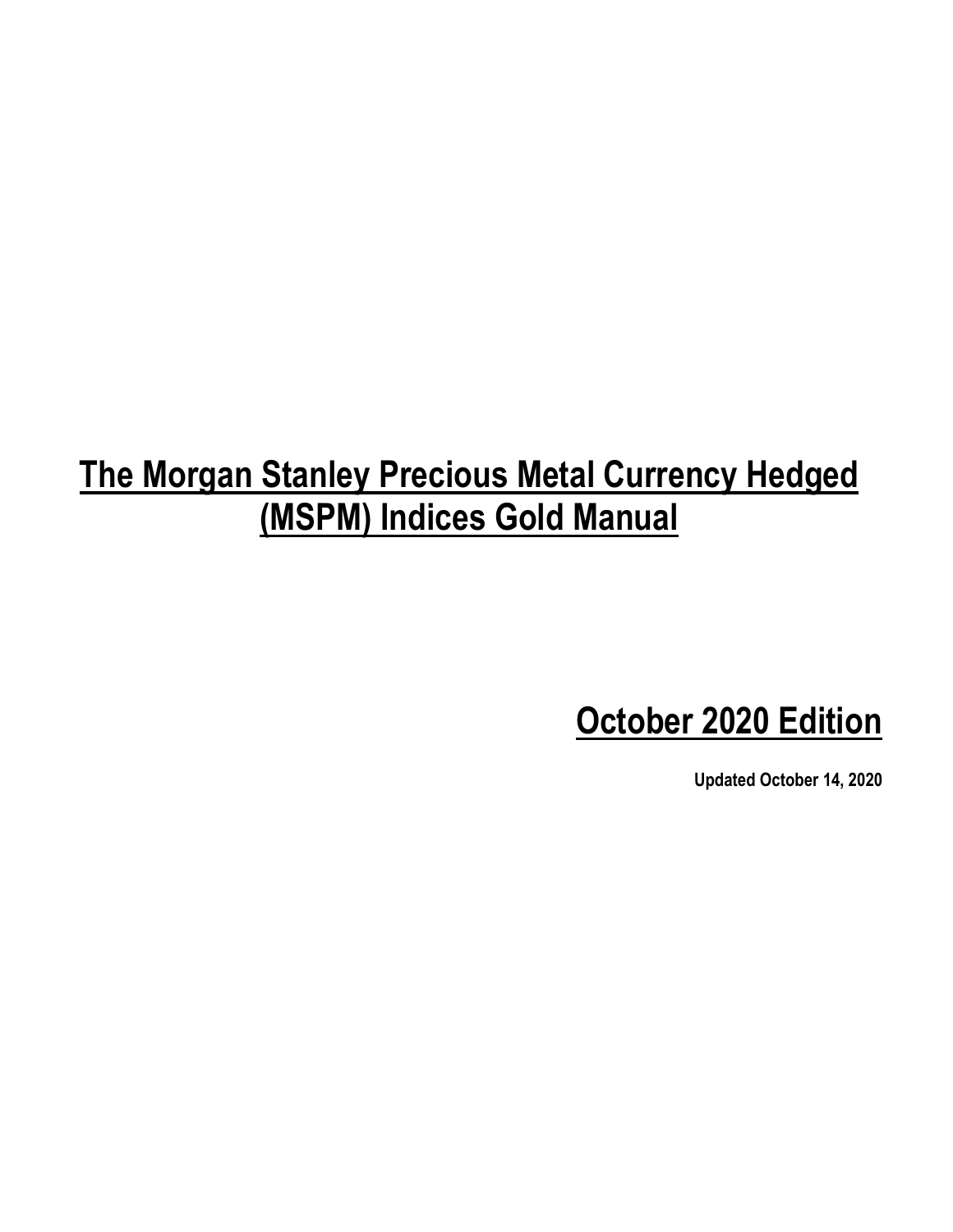The data and information (the "Information") presented in this MSPM Indices Manual reflect the methodology (the "MSPM Indices Methodology") for calculating and determining the level of each of the MSPM Indices (the "MSPM Indices" or individually, an "MSPM Index"). Upon launch in 2013, this MSPM Indices Manual and the MSPM Indices Methodology were created, compiled, and published, by the Morgan Stanley Institutional Research Department. As of April 10, 2017, the Morgan Stanley Fixed Income Sales and Trading Department took the role of index sponsor (the "Index Sponsor") and Morgan Stanley India Financial Services Private Limited took the role of compiling and publishing all the MSPM Indices (the "Index Calculation Agent"). As of October  $14<sup>th</sup>$ , 2020 the Morgan Stanley & Co. LLC took the role of index sponsor (the "Index") Sponsor") and compiling and publishing all the MSPM Indices (the "Index Calculation Agent"). This MSPM Indices Manual and the MSPM Indices Methodology are the exclusive property of Morgan Stanley & Co. LLC ("Morgan Stanley").

The Information and the MSPM Indices Methodology may not be used as the basis of any product, or reproduced, redistributed or transmitted in whole or part, in any form or by any means, electronic or mechanical, including photocopying, or by any information storage or retrieval system, without the express prior written consent of Morgan Stanley.

The Information and the MSPM Indices Methodology are not intended, and should not be construed, as an offer to sell, or a solicitation of an offer to purchase, any securities or other financial instruments. Each of Morgan Stanley and its affiliates and their officers, directors and employees may have positions or engage in transactions in securities or other financial instruments based on or indexed or otherwise related to the MSPM Indices.

MORGAN STANLEY, THE INDEX SPONSOR, ANY AFFILIATE OF MORGAN STANLEY OR ANY OTHER PARTY INVOLVED IN, OR RELATED TO, MAKING OR COMPILING ANY MSPM INDEX (INDIVIDUALLY AND COLLECTIVELY "COVERED PARTY" OR "COVERED PARTIES") SHALL HAVE NO LIABILITY, CONTINGENT OR OTHERWISE, TO ANY PERSON OR ENTITY FOR THE QUALITY, ACCURACY, TIMELINESS AND/OR COMPLETENESS OF THE INFORMATION, THE MSPM INDICES, THE MSPM INDICES METHODOLOGY OR ANY DATA INCLUDED IN THIS MSPM INDICES MANUAL, OR FOR DELAYS, OMISSIONS OR INTERRUPTIONS IN THE DELIVERY OF THE MSPM INDICES OR DATA RELATED THERETO. THE COVERED PARTIES MAKE NO WARRANTY, EXPRESS OR IMPLIED, AS TO THE RESULTS TO BE OBTAINED BY ANY PERSON OR ENTITY IN CONNECTION WITH ANY USE OF THE MSPM INDICES OR , THE MSPM INDICES METHODOLOGY, INCLUDING BUT NOT LIMITED TO THE TRADING OF OR INVESTMENTS IN PRODUCTS BASED ON OR INDEXED OR RELATED TO THE MSPM INDICES, ANY DATA RELATED THERETO OR ANY COMPONENTS THEREOF. THE COVERED PARTIES MAKE NO EXPRESS OR IMPLIED WARRANTIES, AND HEREBY EXPRESSLY DISCLAIM ALL WARRANTIES OF MERCHANTABILITY OR FITNESS FOR A PARTICULAR PURPOSE OR USE WITH RESPECT TO THE INFORMATION, THE MSPM INDICES, THE MSPM INDICES METHODOLOGY OR ANY DATA RELATED THERETO. WITHOUT LIMITING ANY OF THE FOREGOING, IN NO EVENT SHALL THE COVERED PARTIES HAVE ANY LIABILITY FOR ANY SPECIAL, PUNITIVE, INDIRECT OR CONSEQUENTIAL DAMAGES (INCLUDING LOST PROFITS) IN CONNECTION WITH ANY USE BY ANY PERSON OF THE MSPM INDICES, THE MSPM INDICES METHODOLOGY OR ANY PRODUCTS BASED ON OR INDEXED OR RELATED THERETO, EVEN IF NOTIFIED OF THE POSSIBILITY OF SUCH DAMAGES.

This edition of the MSPM Indices Manual reflects the methodology that will be utilized with respect to the determination and calculation of the MSPM Indices as of October  $29<sup>th</sup>$ , 2020, unless amended in accordance with the provisions herein. After October  $29<sup>th</sup>$ , 2020, the methodology shall remain in effect until amended or replaced by an updated version. However, the MSPM Methodology is subject to revision and adjustment by the Index Sponsor, as described herein.

© 2020. Morgan Stanley & Co. LLC. All Rights Reserved.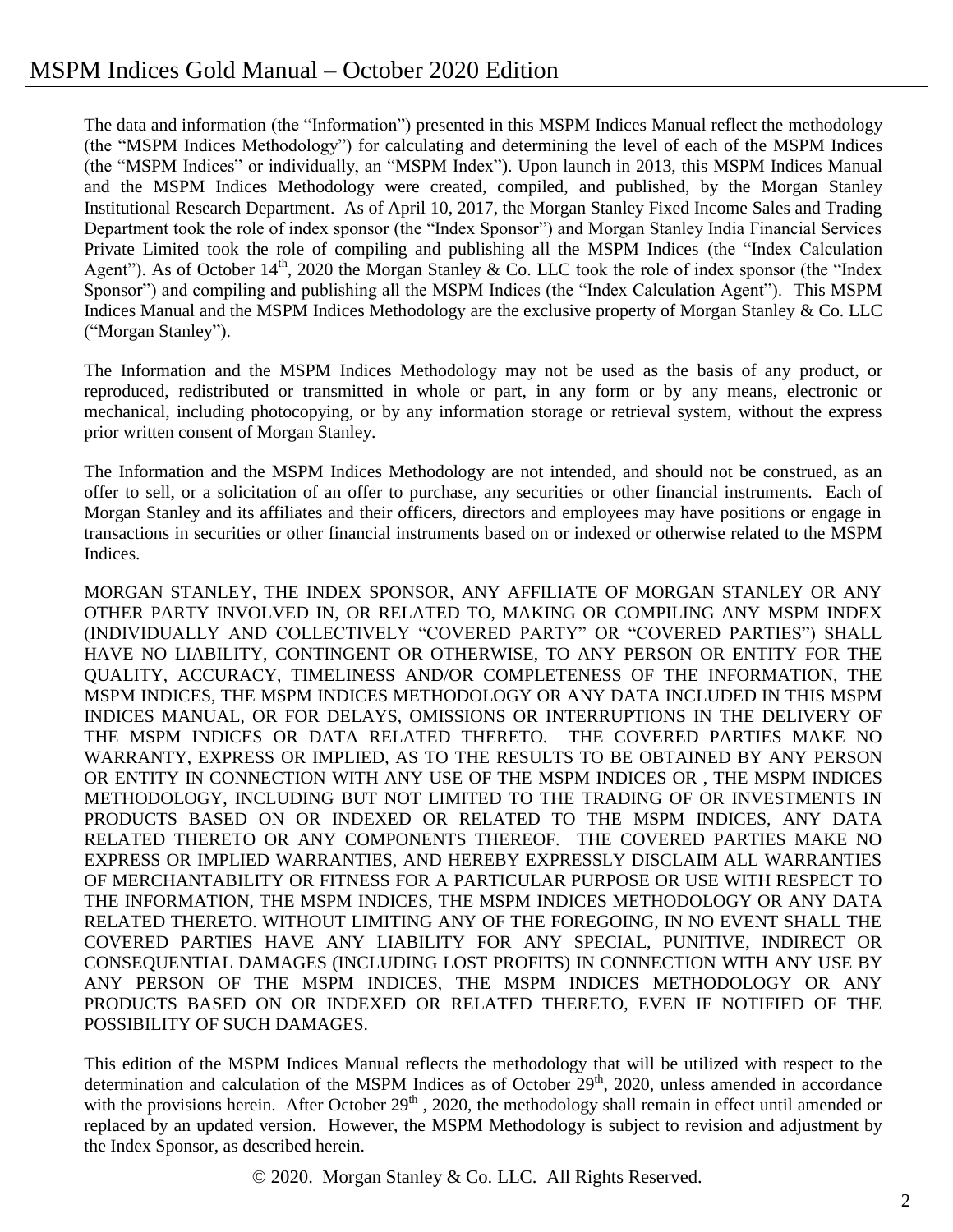### MSPM Indices Gold Manual – October 2020 Edition

| <b>Section I: Introduction</b>                                                   | Page(s)   |
|----------------------------------------------------------------------------------|-----------|
| I.1<br>Overview of the MSPM Indices                                              | 4         |
| The MSPM Indices Manual<br>I.2                                                   | $4 - 5$   |
| I.3<br>The Currency Conventions                                                  | 11        |
| The Metal Conventions<br>I.4                                                     | 6         |
| Certain Basic Foreign Exchange Market Concepts and Definitions<br>I.5            | 6         |
| The MSPM Indices Committee<br>I.6                                                | 7         |
| Morgan Stanley Conflicts of Interest<br>I.7                                      | 7         |
|                                                                                  |           |
| <b>Section II: Index Rules</b>                                                   |           |
| II.1<br>Calculation and Publication of the MSPM Indices                          | 8         |
| II.2<br>Data Sources                                                             | 8         |
| The MSPM Indices Methodologies<br>II.3                                           | $11 - 13$ |
| The Morgan Stanley Precious Metal Currency Hedged Indices (EUR, GBP) Methodology |           |
|                                                                                  |           |
| <b>Section III: Adjustments, Market Disruption Events and Discontinuance</b>     | $9-10$    |
| III.1 Adjustments to the MSPM Indices                                            | $9 -$     |
| III.2 Market Disruption Events                                                   | 10        |
| III.3 Discontinuance of the MSPM Indices                                         | 10        |
|                                                                                  |           |
| <b>Annex I: Currency Conventions</b>                                             | 11        |
| <b>Annex II: MSPM Indices</b>                                                    | 11        |
| <b>Annex III: Index Methodology Description</b>                                  | 12        |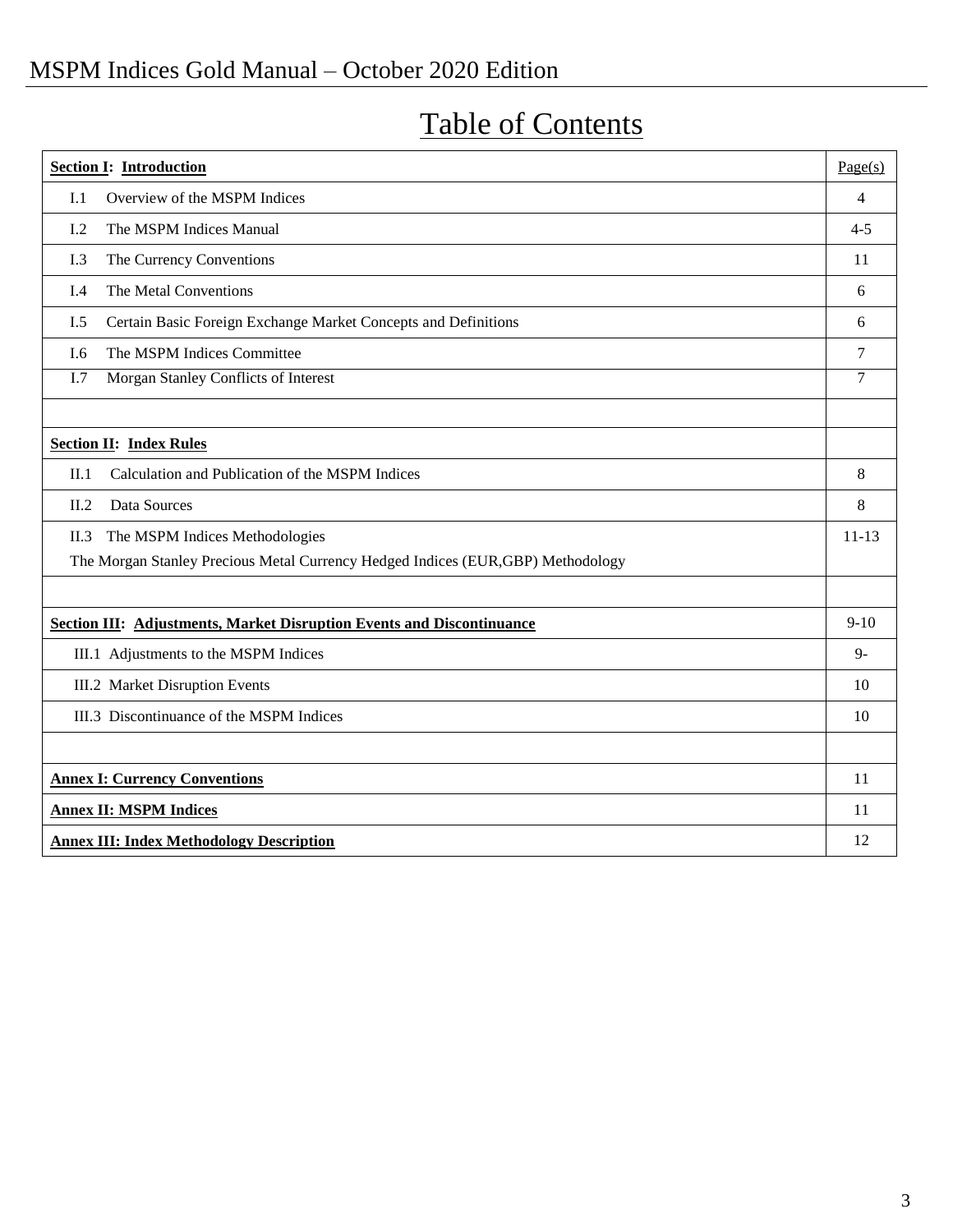### I. Introduction

#### **I.1 Overview of the MSPM Indices**

The MSPM Indices suite consists of tradable indices relating to one Precious Metal (an "MSPM Precious Metal") with Currency Hedges (an "MSPM Currency") for investors based in a number of different currencies. The MSPM Indices were designed as benchmarks for long investments in a wide range of precious metals with an FX overlay. Each index consists of a position in metal and a position in an FX forward. The FX forwards are settled daily in metal quantities. Hence, the index values are always expressed in metal quantities. The FX overlay aims to hedge the dollar exposure in the Precious Metal for an investor based in another Currency.

The MSPM Indices were created, and are calculated and disseminated daily on a real time basis (though delayed), by or for the Index Sponsor using an objective and systematic methodology that uses publicly available data sources that reflect actual quotes or trades by market participants.

#### **The indices are total return long indices**.

The Index Sponsor first began publishing certain of the MSPM indices in August 2012 and will continue to roll out publication and calculation of new MSPM Indices in its sole discretion. In addition, the Index Sponsor has calculated historical levels for each of the MSPM Indices being published using the methodology contained herein; provided however, that historical levels published may have been calculated using generic Bloomberg mid level data sources rather than the actual reference sources set forth under "The MSPM Indices Methodologies" herein. Each of the MSPM Indices will be set to a value of 10000 as of the date of its initial calculation. Levels for the MSPM Indices may be affected by modifications to the relevant MSPM Index in accordance with this MSPM Indices Manual.

Levels for each of the MSPM Indices will be published daily, by or for the Index Sponsor, between 8:00 a.m. (London Time) and 4:30 p.m. (London Time) on each day which constitutes an Index Business Day (as defined below) for the related MSPM Currency, with such levels being updated on a "delayed" basis approximately every 15 seconds based on the related reference sources set forth herein. An official closing level will be published for each of the MSPM Indices on any day which constitutes an Index Business Day for that index (see methodology herein for description of Index Business Day).

#### **I.2 The MSPM Indices Manual**

This MSPM Indices Manual describes the current MSPM Indices Methodology used by the Index Sponsor in determining and calculating the MSPM Indices levels on any given day. The Index Sponsor is committed to using commercially reasonable efforts to maintain the MSPM Indices as liquid, tradable indices that serve as benchmarks for a currency hedged investment in the MSPM Precious Metals. As a result, modifications or refinements to the MSPM Indices Methodology, and consequently this MSPM Indices Manual, may be necessary from time to time. The Index Sponsor reserves the right to make such modifications or refinements, after consultation with the Index Committee (as defined below) as it believes necessary in order to preserve and enhance the utility and tradability of the MSPM Indices as benchmarks for currency hedged investing in the MSPM Precious Metals.

Neither this MSPM Indices Manual nor any set of procedures, however, are capable of anticipating all possible circumstances and events that may affect the MSPM Indices and their respective calculation methodologies. The detailed rules-based approach contained in this MSPM Indices Manual may not at all times be able to reflect the underlying liquidity and condition of a specific market, particularly in periods of extraordinary market volatility or rapid technological change. Accordingly, the Index Sponsor, after consultation with the Index Committee (as defined below), may make certain determinations that cannot be adequately reflected in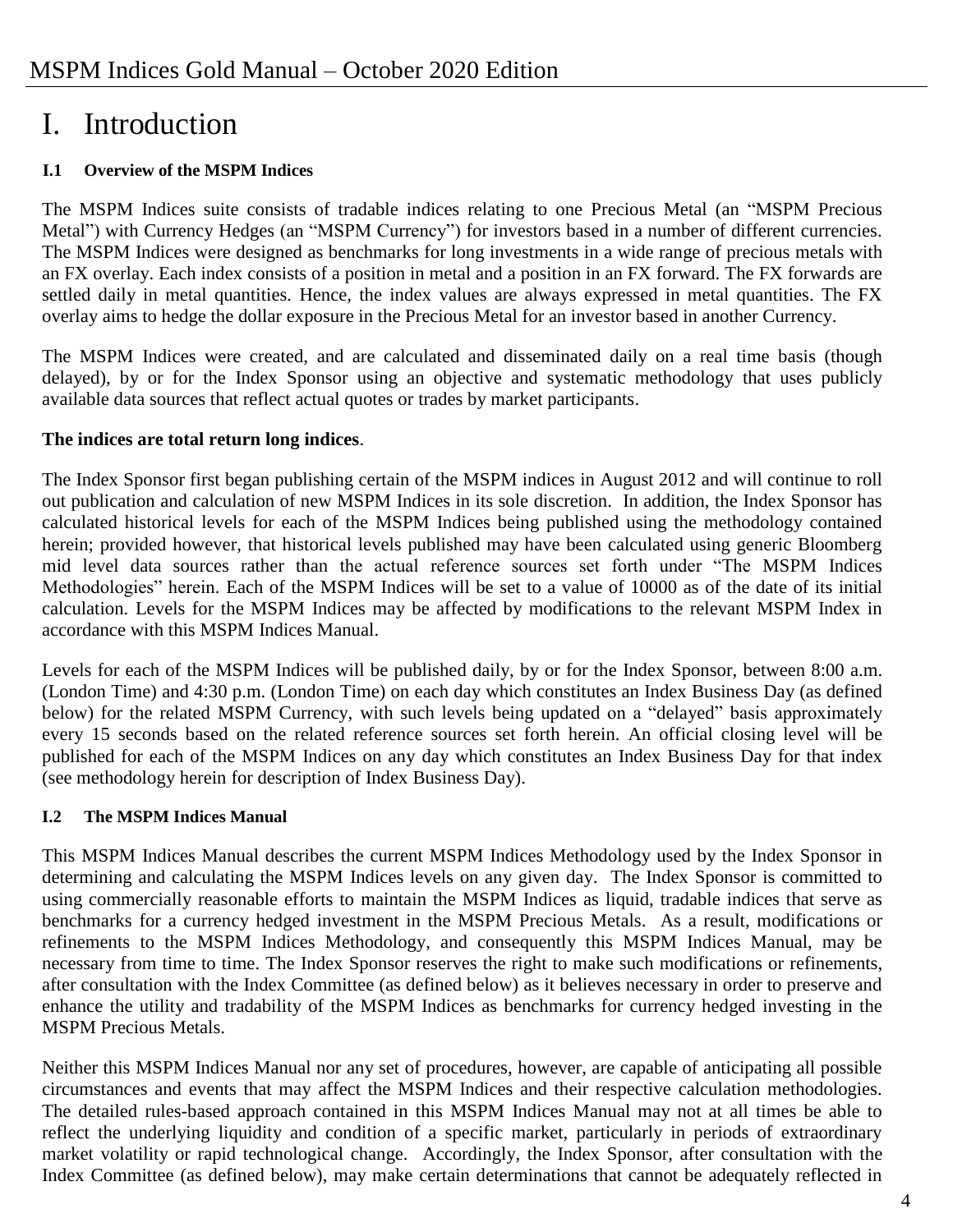### MSPM Indices Gold Manual – October 2020 Edition

this MSPM Indices Manual with regard to a currency used for the hedge, the underlying precious metals, the related exchange rate or the related MSPM Index, should conditions exist (as described herein) or upon the occurrence of certain extraordinary market events and market emergencies, that in the discretion of the Index Sponsor and Index Committee (as defined below), would undermine the effectiveness of the relevant MSPM Index as a measure for the related currency hedged precious metal investment performance or as a tradable index.

All questions of interpretation with respect to the application of the provisions of this MSPM Indices Manual, including any determinations that need to be made in the event of the occurrence of an adjustment event, market disruption, discontinuance or other circumstances or events that affect the MSPM Indices, will be resolved in a commercially reasonable manner by the Index Sponsor after consultation with the Index Committee (as defined below). The compositions of the MSPM Indices, and the value of the MSPM Indices on any given day, as determined and published by the Index Sponsor, are dispositive.

Wherever practicable, any modifications, adjustments or actions with respect to the MSPM Indices will be publicly announced by the Index Sponsor prior to their effective date.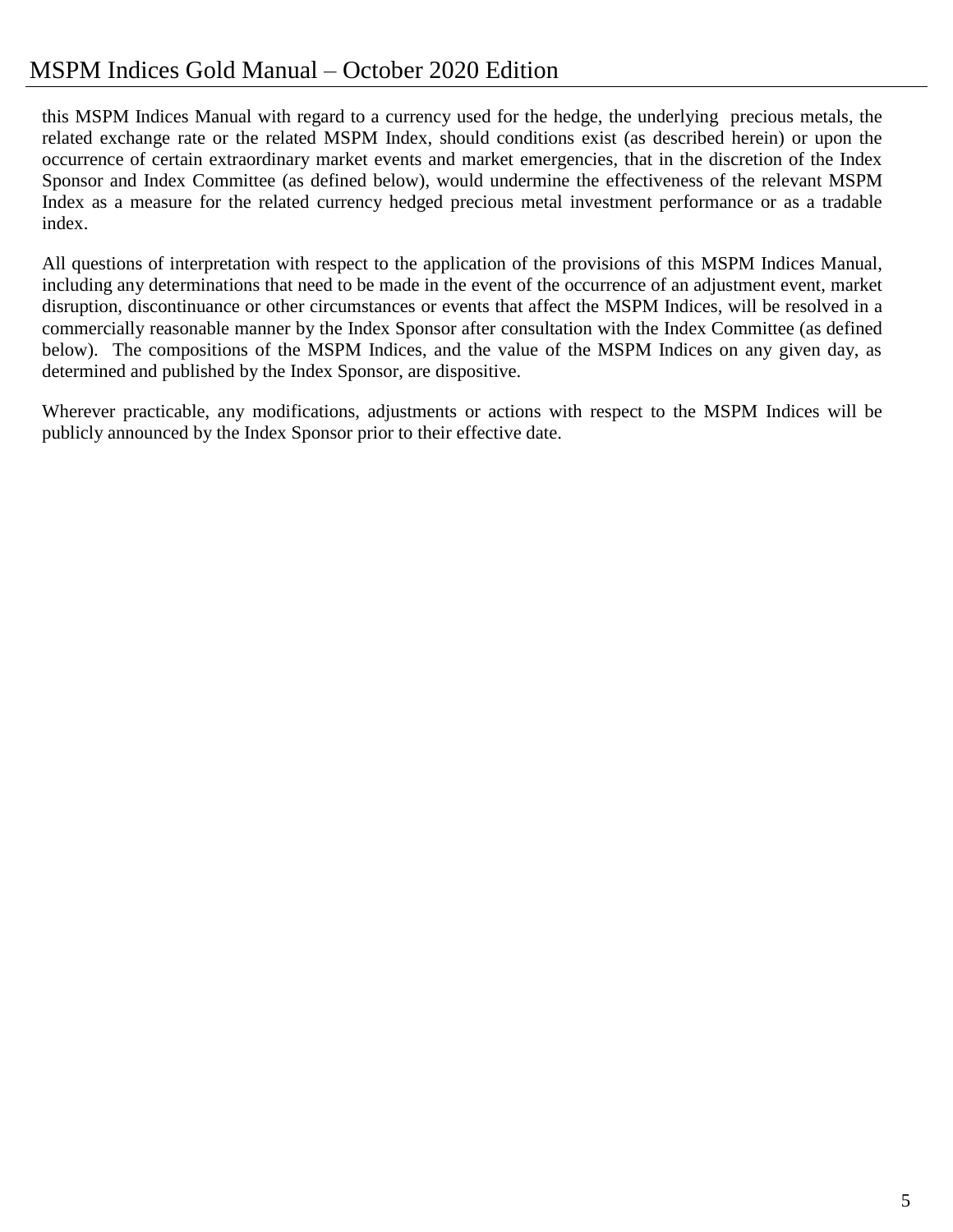#### **I.3 Currency Conventions**

*As defined in Annex I which may, as required from time to time, be amended or updated.*

#### **I.4 Metal Conventions**

 *Metal (vs. USD) Standard Quotation* Gold USD per 1 Gold oz.

#### **MSPM Indices and Related Bloomberg Index Tickers**

A list of all of the MSPM Indices is contained in Annex II, as amended or updated from time to time, and can also be accessed on Bloomberg Page "ALLX MSCE" and each MSPM Index can be found using its respective Bloomberg Index Ticker.

#### **I.5 Certain Basic Foreign Exchange Market and Metals Concepts and Definitions**

#### **Currency Investment**

The FX overlay are done in "deliverable currencies", which means that a "spot transaction" will result in an actual exchange of currencies.

In order to avoid physical delivery of the MSPM Currency, the related MSPM Indices will be rebalanced daily on each Index Business Day (as defined below) via a "Spot Next" or "Tom Next" transaction (as defined below). For some currencies, the appropriate forward tenors may be different from Spot Next or Tom Next.

#### **Spot Transaction**

In a **Spot** currency transaction, a counterparty agrees to exchange some amount "A" of currency "X" against another currency "Y" at a certain rate. Generally, the actual exchange occurs T+2 from the transaction date (with the exception of CAD, which settles T+1).

#### **Spot Next Transaction**

In a **Spot Next** transaction, a counterparty agrees to exchange some amount "A" of currency "X" against another currency "Y" at a certain rate two Index Business Days (as defined below) from the transaction date and receive back the same amount "A" of currency "Y" against currency "X" at the same rate plus a spread three Index Business Days (as defined below) from the transaction date. The spread is generally quoted in the market.

#### **Tom Next Transaction**

In a **Tom Next** transaction, a counterparty agrees to exchange some amount "A" of currency "X" against another currency "Y" at a certain rate one Index Business Day (as defined below) from the transaction date and receive back the same amount "A" of currency "Y" against currency "X" at the same rate plus a spread two Index Business Days (as defined below) from the transaction date. This spread is quoted in the market.

#### **Physical (Spot Price);**

 In order to close our index daily we need a Spot reference price for the metal in order to convert the proceeds from the FX forward in quantities of metal. Metal Spot price is based on data provided by the London Bullion Market Association ("LBMA").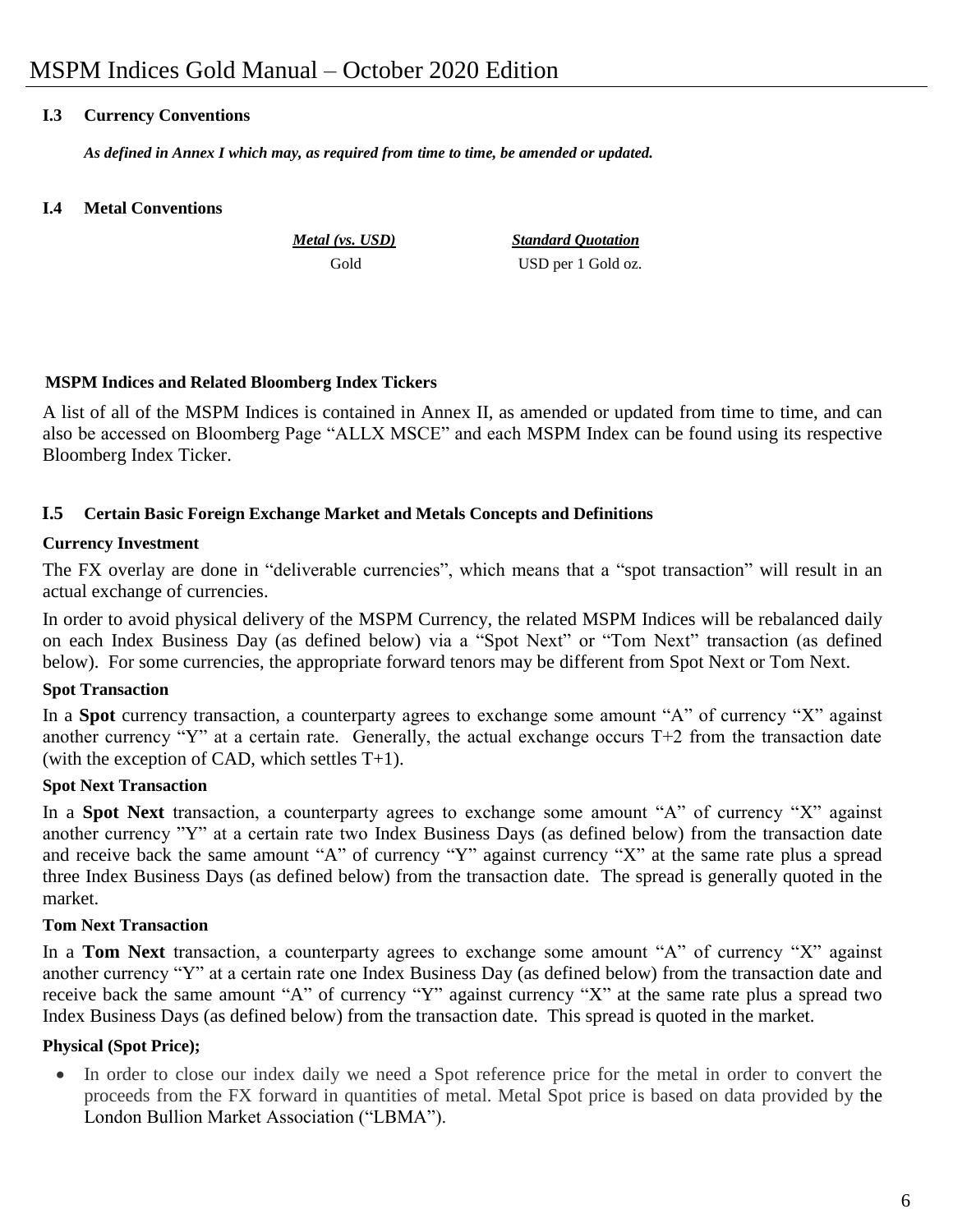#### **I.6 Governance & Index Committee**

Morgan Stanley has adopted the "Principles for Financial Benchmarks" published by the International Organization of Securities Commissions ("**IOSCO**") on 17 July 2013 (the "**Principles**") on a proportionate basis.

The MSPM Indices and the Rules have been approved in accordance with and are subject to the internal governance procedures implemented by Morgan Stanley in compliance with the Principles and managed by an internal oversight committee (the "**Index Committee**").

The Index Committee will review the MSPM Indices and the Rules on an annual basis or more frequently in accordance with Morgan Stanley internal policies applicable to the relevant Index, to ensure that the Index still continues to reflect the economic interests it intends to measure.

Information on the systems and controls applied by Morgan Stanley in relation to financial benchmarks is available on request.

#### **I.7 Morgan Stanley Conflicts of Interest**

Morgan Stanley may from time to time engage in transactions involving the underlying components of the MSPM Indices to facilitate client business or in response to a direct client instruction and may act as marketmaker in such underlying components of the MSPM Indices. Such activities may not be for the benefit of the holders of financial products linked to the Index and may have a positive or negative effect on the levels for the MSPM Indices and consequently on the value and performance of any financial products linked to the MSPM Indices. In addition, Morgan Stanley may from time to time have other roles in relation to the Index such as acting as the issuer of, or counterparty to, financial products linked to the MSPM Indices and acting as calculation agent for such products. Morgan Stanley may also issue derivative instruments in respect of the underlying components of the MSPM Indices and the use of such derivatives may affect the value of the underlying components of the MSPM Indices.

The MSPM Indices reflect the performance of the underlying components of the MSPM Indices but there is no requirement that the Index Sponsor purchase or sell the underlying components of the MSPM Indices in order to calculate the MSPM Indices. However, in its role in relation to financial products linked to the MSPM Indices, Morgan Stanley may enter into hedging transactions in respect of the underlying components of the MSPM Indices which may or may not affect the value of the underlying components of the MSPM Indices and/or the MSPM Indices. In addition, the unwinding of such hedging transactions may also affect the value of such underlying components of the MSPM Indices, which may in turn affect the value of the MSPM Indices and any financial products linked to the MSPM Indices.

These and other activities carried out by Morgan Stanley may present conflicts of interest and may affect the levels for the MSPM Indices in ways detrimental to investors in financial products linked to the MSPM Indices.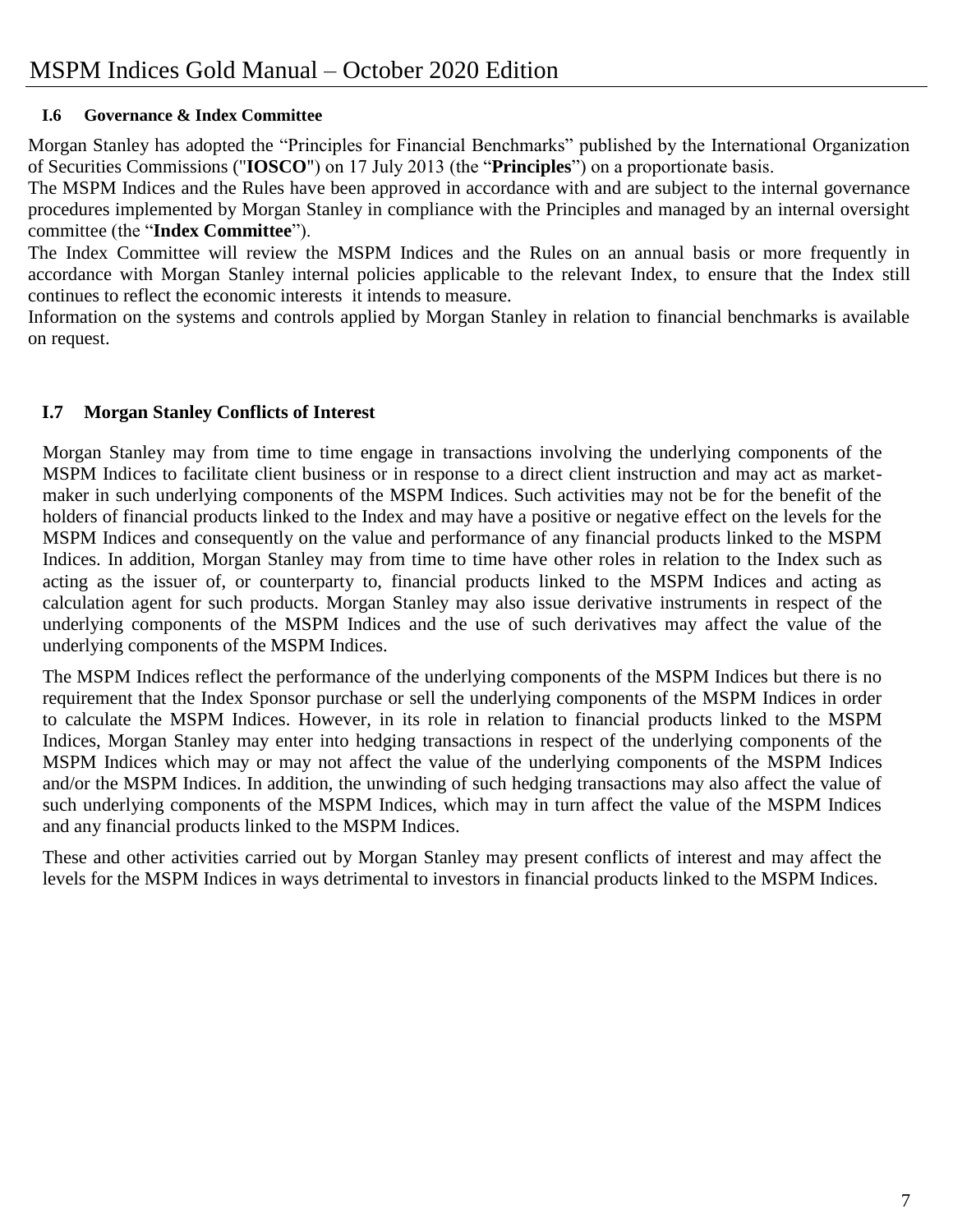## II. Index Rules

#### **II.1 Calculation and Publication of the MSPM Indices**

The Index Sponsor will itself or through its calculation agent (if any) use commercially reasonable efforts to calculate and publish delayed and closing levels for the MSPM Indices from 8:00 a.m. to 4:30 p.m. London Time on any Index Business Day (as defined below).

Published levels for the MSPM Indices will be rounded to three (3) decimals. Closing levels for the MSPM Indices for purposes of the Index Methodology calculations will be rounded to seven (7) decimals.

#### **II.2 Data Sources**

Refinitiv will be the primary source used to obtain the relevant spot foreign exchange rates used in the calculation of the MSPM Indices. The London Bullion Market Association ("LBMA") will be the primary source used to obtain the relevant gold prices. WM will be the primary source used to obtain the relevant fixings for the relevant foreign exchange market. To the extent possible, the underlying rates represent those sources that are commonly used by market participants when executing foreign investment transactions. Where available, multi-contributor rate sources are used over single contributor rate sources, with the exception of official fixing rates.

Reference sources for any of the rates or inputs in the methodology may be changed by the Index Sponsor, if after consultation with the Index Committee, the Index Sponsor determines that (i) the reference source is no longer available, (ii) the reference source has been replaced by another source or (iii) in its reasonable judgment, the source is manifestly incorrect and no longer reflects accurate market data. In the event of any such determination, and wherever practicable, any such source change will be publicly announced prior to its effective date.

#### **II.3 The Morgan Stanley Precious Metal Currency Hedged Indices Methodology**

The methodology applicable to the computation of the level for each of the MSPM Indices is defined in Annex III, as amended and updated from time to time.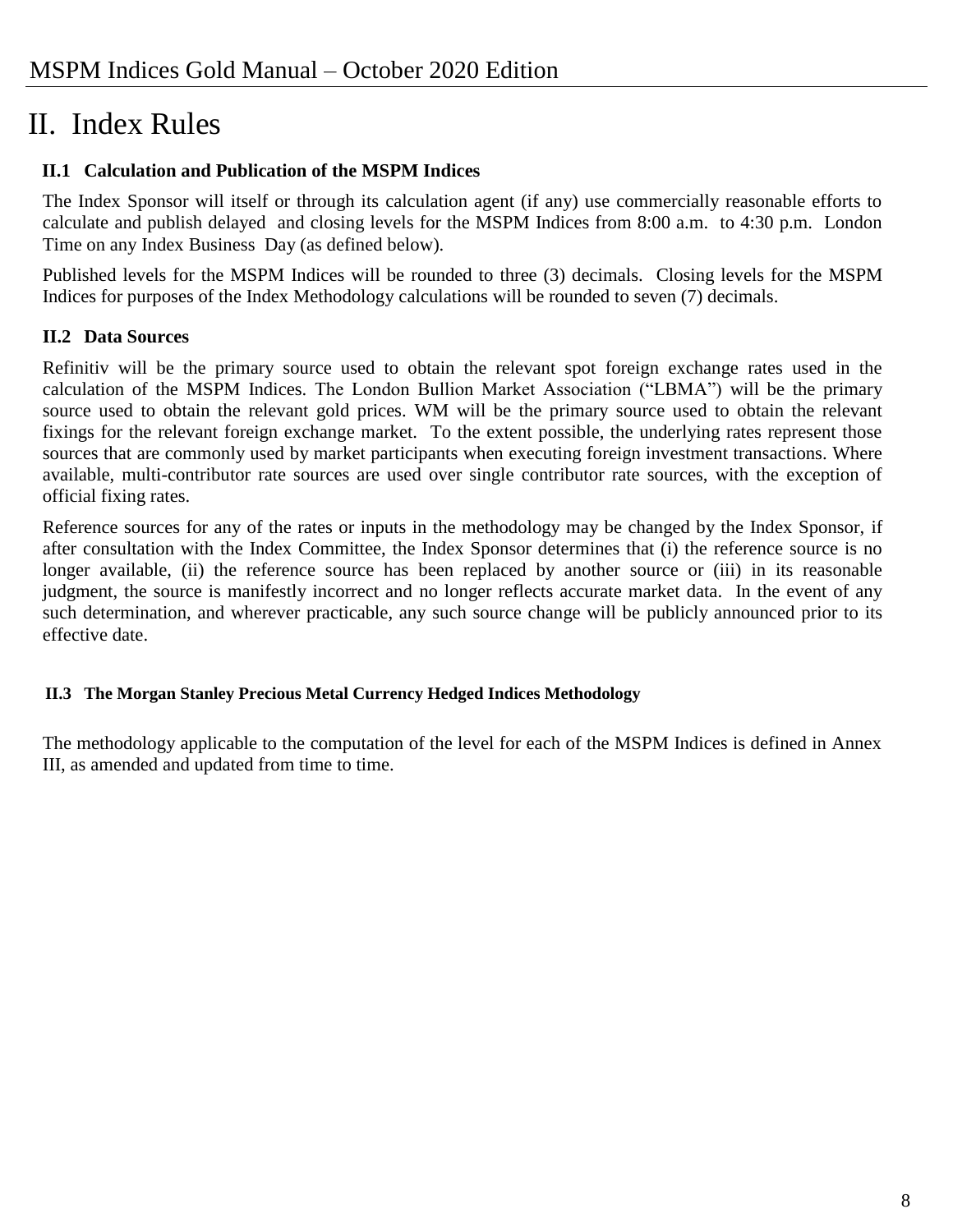## III. Adjustments, Market Disruption Events and Discontinuance

#### **III.1 Adjustments to the MSPM Indices**

While the methodologies, composition and calculations described herein to calculate the MSPM Indices are currently in use by the Index Sponsor, it is possible that market, regulatory, judicial, financial, fiscal or other circumstances (including, but not limited to, any adjustment events as described below) may arise that would, in the opinion of the Index Sponsor, necessitate a modification or adjustment to such methodologies, composition or calculation. In such event, the Index Sponsor, after consultation with the Index Committee, will make such modifications or adjustments based on market conditions and other relevant factors, as in the judgment of the Index Sponsor, are necessary to maintain such index as a tradable benchmark for investments in Precious Metals with an FX overlay (hedge). Wherever practicable, any adjustments will be publicly announced as soon as is reasonably practicable and prior to the effective date.

An "**adjustment event**" with respect to any MSPM Index includes, but is not limited to, any of the following:

- the related exchange rate splits into dual or multiple exchange rates; or
- the related currency has been removed from circulation or otherwise discontinued and banks dealing in foreign exchange and foreign currency deposits in the MSPM Currency commence trading a successor or substitute currency substantially similar to the MSPM Currency that the Index Sponsor determines is comparable to the discontinued MSPM Currency;

#### **III.2 Market Disruption Events**

The occurrence or existence of any of the below, as determined by the Index Sponsor:

- any event or any condition (including without limitation any event or condition that occurs as a result of the enactment, promulgation, execution, ratification, change in any application or official interpretation of, or any change in or amendment to, any law (including those laws or regulations that relate to taxation), rule or regulation by any applicable governmental authority) that (i) results in a lack of, or a material decline in, liquidity in the market for trading in any MSPM Currency that generally makes it impossible, illegal or impracticable for market participants, or hinders, disrupts or impairs their abilities, (a) to convert from one foreign currency to another through customary commercial channels, (b) to effect currency transactions in, or to obtain market values of, such currency, (c) to obtain a firm quote for the related exchange rate or (d) to obtain the relevant exchange rate by reference to the applicable price source; or (ii) leads to or may lead to a currency peg regime;
- (i) the declaration of a banking moratorium or the suspension of payments by banks, in either case, in the country of any currency used to determine the MSPM Currency exchange rate or (ii) the declaration of capital and/or currency controls (including without limitation any restriction placed on assets in or transactions through any account through which a non-resident of the country of any currency used to determine the currency exchange rate may hold assets or transfer monies outside the country of that currency, and any restriction on the transfer of funds, securities or other assets of market participants from, within or outside of the country of any currency used to determine the applicable exchange rate);
- an event or circumstance (including without limitation, a systems failure, natural or man-made disaster, act of God, armed conflict, act of terrorism, riot or labor disruption or any similar intervening circumstance) that is beyond the reasonable control of the Index Sponsor and that the Index Sponsor determines affects the related MSPM Index in any fashion;
- the method of calculating the value of the MSPM Currency is changed in a material respect, or is in any other way modified so that the conventional market quotation does not, in the opinion of the Index Sponsor, fairly represent the value of such MSPM Currency; or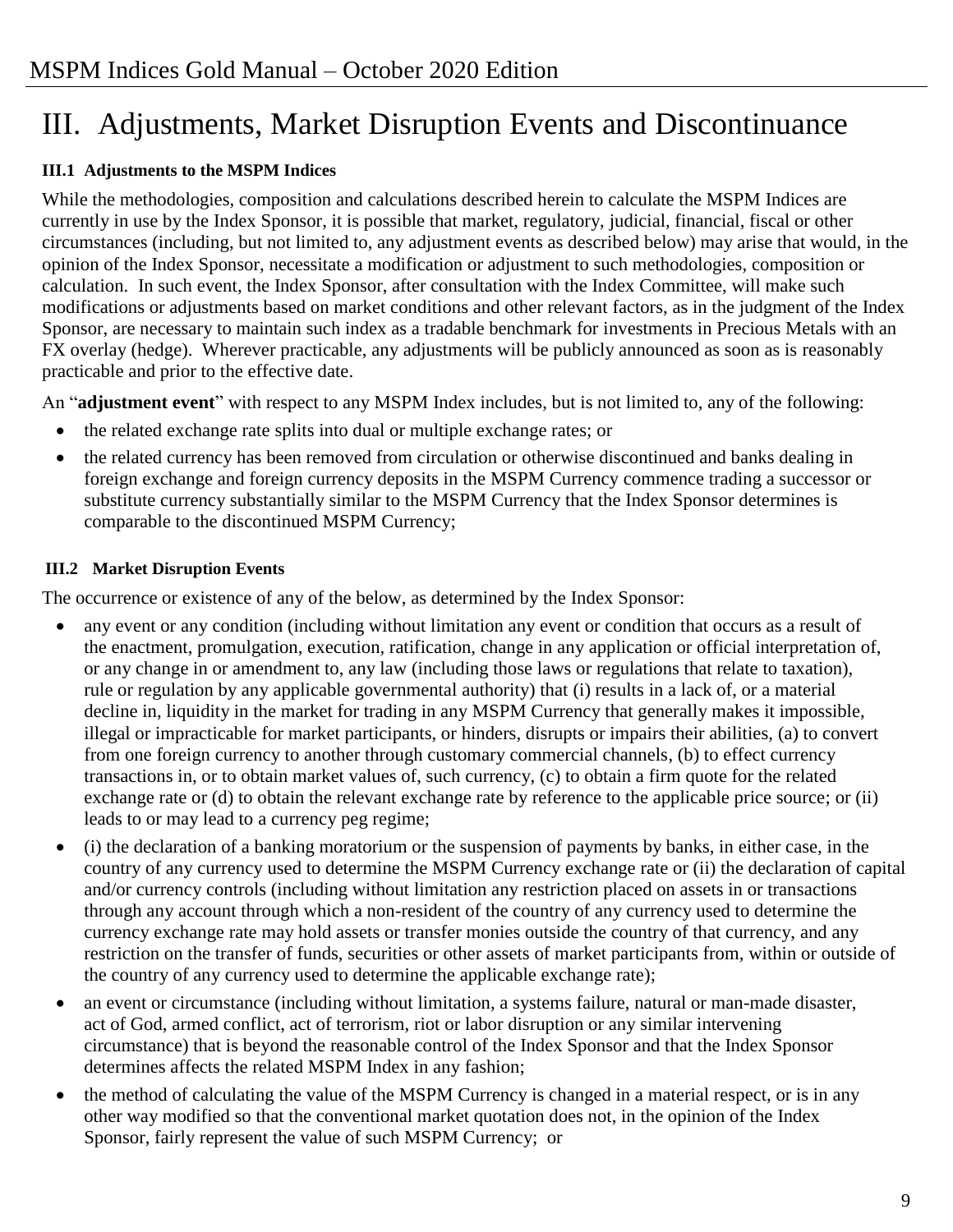- the Index Sponsor determines that there is a material difference in a relevant MSPM Currency exchange rate, as determined by reference to the rate source for the related MSPM Index and any other market source.
- In addition to these Market Disruption Events, there may be additional market disruption events ("Additional Market Disruption Events") applicable to certain indices relating to particular precious metals and/or currencies. **III.3 Discontinuance of the MSPM Indices**

The Index Sponsor may, in its sole discretion, after consultation with the Index Committee, discontinue calculating and publishing any MSPM Index at any time upon the occurrence of, but not limited to, any of the following:

- if as a result of a market disruption event or an adjustment event, an adjustment to and/or calculation of the related MSPM Index is no longer reasonably possible or practical, in the determination of the Index Sponsor;
- the Index Sponsor or its successor terminates its index publication business operations, is declared insolvent or is subject to winding-up proceedings; or
- the Index Sponsor or its successor determines that it is no longer in its commercial interest to continue publishing the index.

Upon any such discontinuance, the Index Sponsor will use commercially reasonable efforts to publicly announce such discontinuance as soon as is reasonably practicable prior to the effective date.

#### **Additional Market Disruption Events for MSCEGLDE (EUR/GOLD), MSCEGLDG (GBP/GOLD)**

-

The occurrence or existence of any of the following events, as determined by the Index Sponsor, shall constitute a Market Disruption Event:

- The failure of Refinitiv to announce or publish the relevant spot exchange rates or the temporary or permanent discontinuance or unavailability of Refinitiv service;
- The failure of Bloomberg to announce or publish the LBMA Gold Price, being the official PM auction price for trading in gold, administered by ICE Benchmark Administration on behalf of London Bullion Market Association ("LBMA") or the temporary or permanent discontinuance or unavailability of the Bloomberg service or the LBMA Gold Price;
- Any material suspension of, or material limitation imposed on, trading in gold either on-exchange or on an OTC basis; the imposition of, change in or removal of an excise, severance, sales, use value-added, transfer, stamp, documentary, recording or similar tax on, or measured by reference to gold (other than a tax on, or measured by reference to, overall gross or net income) by any government or taxation authority; any event beyond the control of the Index Sponsor as a result of which delivery of gold bullion cannot be effected by crediting an LPMCL Unallocated Account; or any other event or condition that results in the restriction of the market participants ability to receive, deliver or hold gold.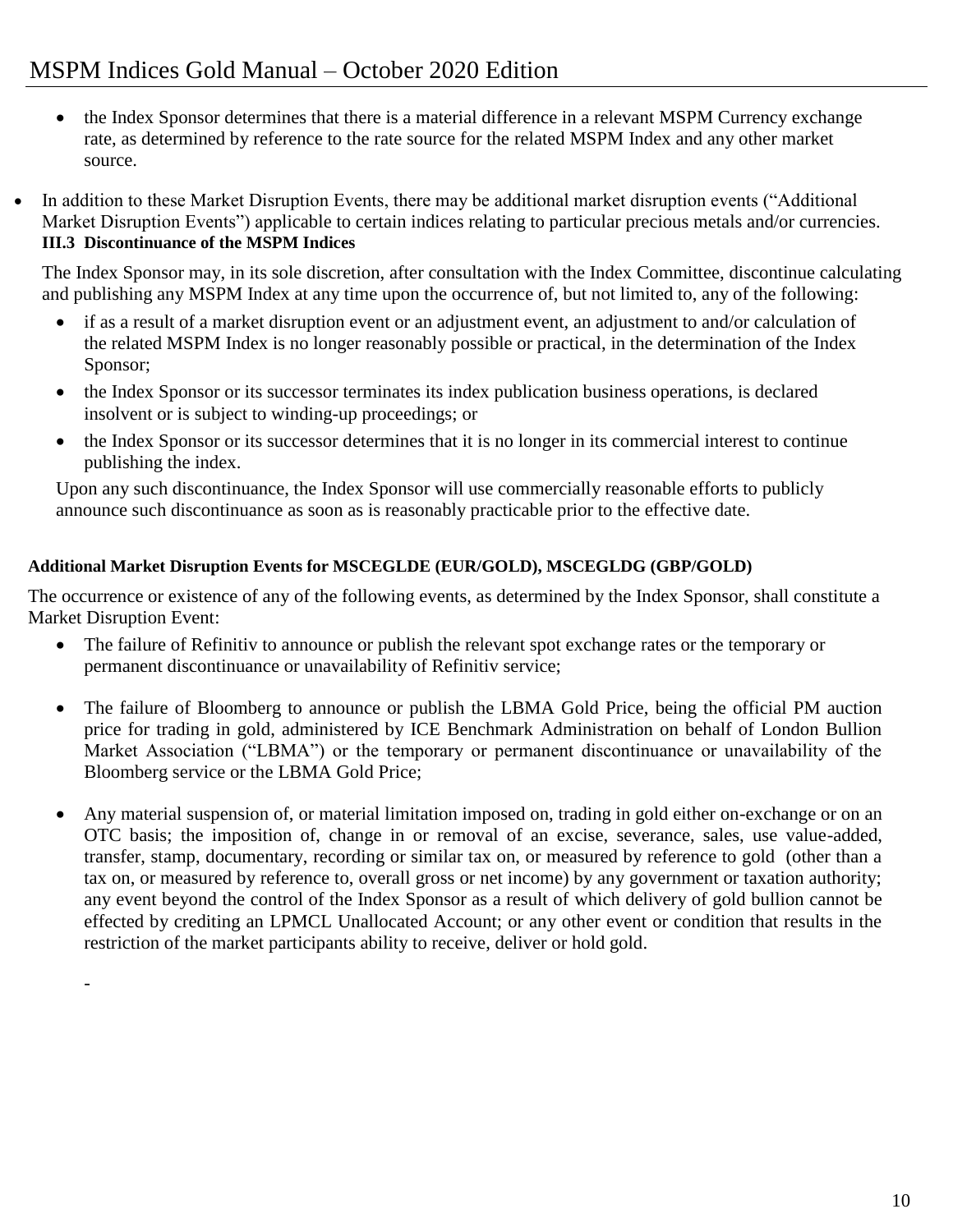Annex I Currency Conventions

*Currencies (vs. USD) Standard Quotation* British pound (GBP) USD per 1 GBP European Union euro (EUR) USD per 1 EUR

#### Annex II MSPM Indices

| <b>Morgan Stanley Precious Metal Currency Hedged Indices</b> |                                              |                          |                                         |  |
|--------------------------------------------------------------|----------------------------------------------|--------------------------|-----------------------------------------|--|
| <b>Index Name</b>                                            | <b>Precious Metal</b><br><b>Denomination</b> | <b>FX Currency Hedge</b> | <b>Bloomberg</b><br><b>Index Ticker</b> |  |
| Morgan Stanley EUR Gold Index                                | GOLD.                                        | EUR                      | <b>MSCEGLDE</b>                         |  |
| Morgan Stanley GBP Gold Index                                | GOLD.                                        | <b>GBP</b>               | <b>MSCEGLDG</b>                         |  |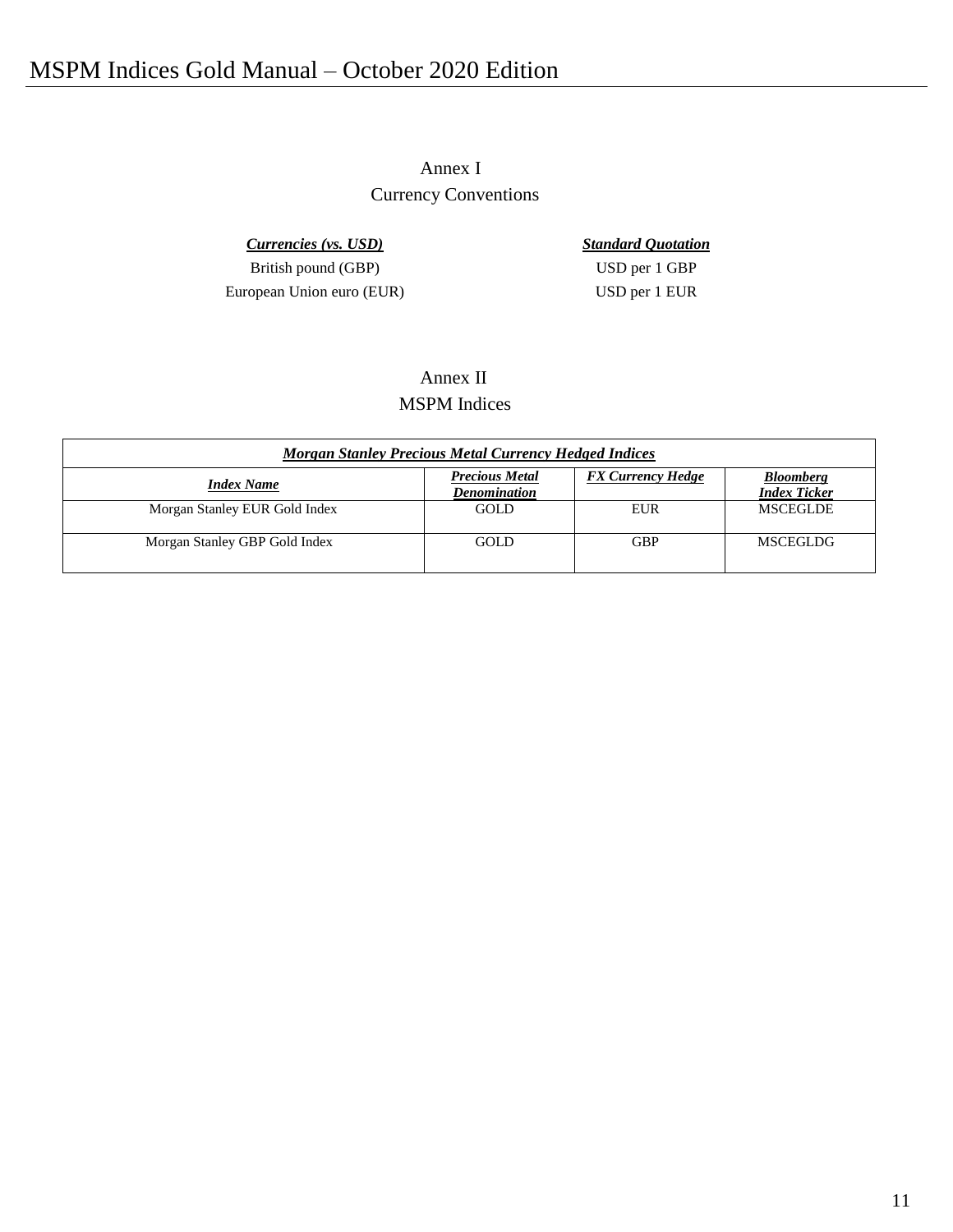#### Annex III Index Methodology Description

#### **Morgan Stanley Precious Metal Index Methodology for MSCEGLDE (EUR/GOLD), MSCEGLDG (GBP/GOLD)**

"Index **Business Day**" means a day on which commercial banks and foreign exchange markets settle payments and are open for general business (including dealings in foreign exchange and foreign currency deposits) in London and the LBMA Afternoon Auction (3:00 PM London time) is scheduled to occur. For example the LBMA Afternoon Auction typically does not occur on the  $24<sup>th</sup>$  December and  $31<sup>st</sup>$  December.

On any Index Business Day ("D") the related MSPM Index closing level ("I") will be computed as follows:

$$
I_D = I_{D-1} + \frac{I_{D-2} \times [LNPM_{D-2}]}{[LNPM_D] \times FX_{mid,D-2}} \times [FX_{mid,D} - FW (D_{-1}, S_{FX,D})]
$$

where

$$
FW(T1,T2) = FX_{mid,T1} + \left[ \frac{pts_{SN,FX,T1}}{10000} + \frac{\left(Pts_{1w,FX,T1} - Pts_{SN,FX,T1}\right) \times (T2 - SN_{FX,T1})}{10000 \times \left(1W_{FX,T1} - SN_{FX,T1}\right)} \right] \times 1\left(T2 - SN_{FX,T1}\right)
$$

where:

- **"I"** is the related Index closing level;
- **"D-1"** is the first Index Business Day preceding day D;
- **"D-2"** is the first Index Business Day preceding D-1;
- $\bullet$  "1(*X*)" is 1 if X≥0 and 0 otherwise.
- **"FX,mid"** is the exchange rate fixing using WM rates calculated as WM,Mid on the Fix Source at the roll time.
- "Pts<sub>Mat,FX</sub>, " refers to the ask side of the points for term Mat, for currency FX on day t.
- **"SFX,T"** is the Spot Settlement date of FX on date T according to usual convention.
- **"SN<sub>FX,T</sub>"** is the Spot Next Settlement date of FX on date T according to usual conventions.
- **"1WFX,T"** is the 1 week Settlement date of FX Currency pair on date T according to usual conventions.
- LNPM means the precious metal price of the 3pm LBMA Afternoon Auction, as per the Bloomberg Index Ticker referenced in Annex IV.

Only on October 29<sup>th</sup>,2020 & October 30<sup>th</sup>,2020, the related MSPM Index closing level ("I") will be computed as follows,

$$
I_D = I_{D-1} + \frac{I_{D-2} \times [COMEX_{D-2} - EFP_{D-2}]}{[LNPM_D] \times FX_{mid,D-2}} \times [FX_{mid,D} - FW (D_{-1}, S_{FX,D})]
$$

Where:

- **EFP refers to the mid EFP quote**. An EFP is the adjustment that allows an investor to translate a future price into the current spot price.
- **COMEX** means the precious metal future settlement price settlement as published by CME at or before 3.45 pm New York Time. The underlying reference future expiry is chosen according to the following table (we take the first Future expiring such Maturity month).